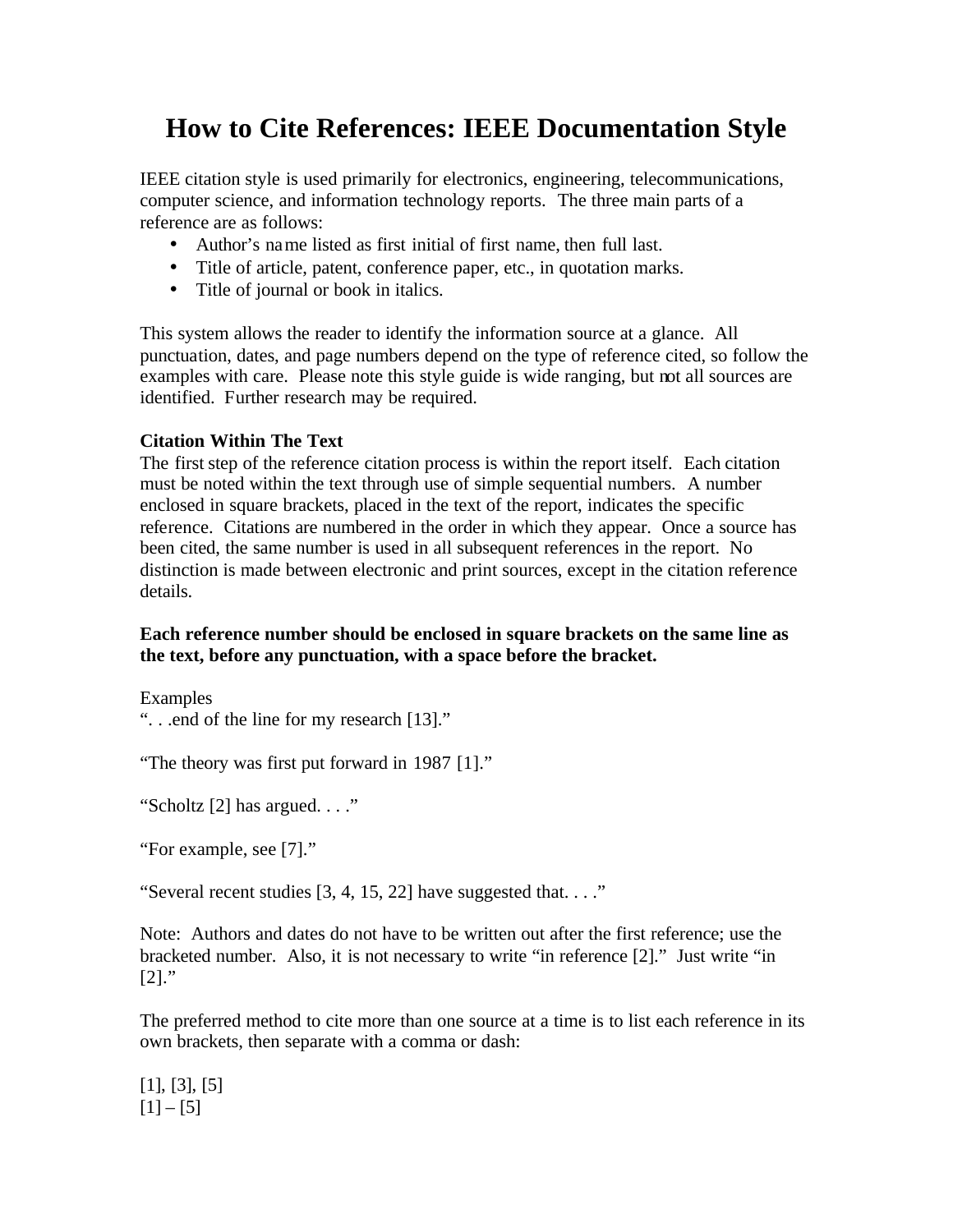## **Reference Lists**

To finish citing sources, a numbered list of references must be provided at the end of the paper. The list is comprised of the sequential enumerated citations, with details, beginning with [1], and is not alphabetical.

#### **Page Format**

- Place references flush left
- Single-space entries, double-space between.
- Place number of entry at left margin, enclose in brackets.
- Indent text of entries.

The following examples demonstrate the format for a variety of electronic and print sources. These citations are ones in widest use. Not everything is listed.

# **Electronic Documents**

#### **E-books**

[1] L. Bass, P. Clements, and R. Kazman, *Software Architecture in Practice*, 2nd ed. Reading, MA: Addison Wesley, 2003. [E-book] Available: Safari e-book.

# **Article in Online Encyclopedia**

[2] D. Ince, "Acoustic coupler," in *A Dictionary of the Internet*. Oxford University Press, [online document], 2001. Available: Oxford Reference Online, http://www.oxfordreference.com [Accessed: May 24, 2007].

#### **Journal Article Abstract (accessed from online database)**

[1] M. T. Kimour and D. Meslati, "Deriving objects from use cases in real-time embedded systems," *Information and Software Technology*, vol. 47, no. 8, p. 533, June 2005. [Abstract]. Ava ilable: ProQuest, http://www.umi.com/proquest/. [Accessed November 12, 2007].

# **Journal Article in Scholarly Journal (published free of charge on the Internet)**

[2] A. Altun, "Understanding hypertext in the context of reading on the web: Language learners' experience," *Current Issues in Education*, vol. 6, no. 12, July, 2005. [Online serial]. Available: http://cie.ed.asu.edu/volume6/number12/. [Accessed Dec. 2, 2007].

#### **Newspaper Article from the Internet**

[3] C. Wilson-Clark, "Computers ranked as key literacy," *The Atlanta Journal Constitution*, para. 3, March 29, 2007. [Online], Available: http://www.thewest.com.au. [Accessed Sept. 18, 2007].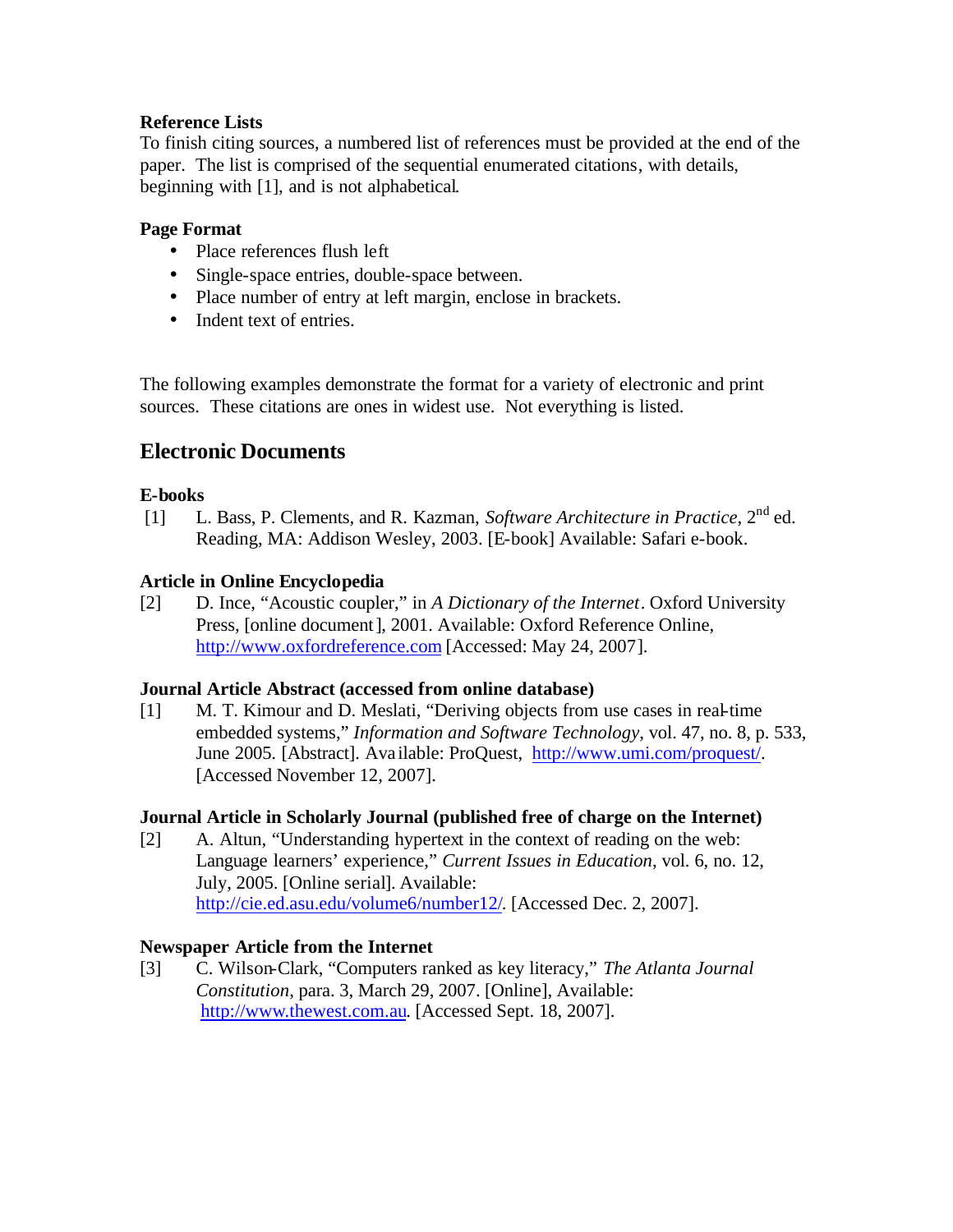# **Internet Documents**

#### **Professional Internet Site**

[1] European Telecommunications Standards Institute, "Digital Video Broadcasting (DVB): Implementation guide for DVB terrestrial services; transmission aspects," *European Telecommunications Standards Institute*, ETSI-TR-101, 2007. [Online]. Available: http://www.etsi.org. [Accessed: Nov. 12, 2007].

#### **General Internet Site**

[2] J. Geralds, "Sega Ends Production of Dreamcast," *vnunet.com*, para. 2, Jan. 31, 2007. [Online]. Available: http://nli.vnunet.com/news/1116995. [Accessed Sept. 12, 2007].

#### **Personal Internet Site**

[3] G. Sussman, "Home Page-Dr. Gerald Sussman," July, 2002. [Online]. Available: http://www.comm.edu.faculty/sussman/sussmanpage.htm. [Accessed Nov. 14, 2007].

#### **Email**

[4] J. Aston. "RE: new location, okay?" Personal email (July 3, 2007).

#### **Internet Newsgroup**

[5] G. G. Gavin, "Climbing and limb torsion #3387," USENET: sci.climb.torsion, August 19, 2007. [Accessed December 4, 2007].

# **Microform**

[6] W. D. Scott, *Information Technology in the US*. [Microform]. W. D. Scott & Co., Canberra: Department of Science and Technology, 2004.

#### **Computer Game**

[7] The Hobbit: *The prelude to the Lord of the Rings*. [CD-ROM]. United Kingdom: Vivendi Universal Games, 2003.

# **Software**

[8] Thomson ISI, *Endnote 7*. [CD-ROM]. Berkeley, CA: ISI ResearchSoft, 2006.

# **Lecture**

[1] S. Bhanndahar. ECE 4321. Class Lecture, Topic: "Bluetooth can't help you." School of Electrical and Computer Engineering, Georgia Institute of Technology, Atlanta, GA, Jan. 9, 2008.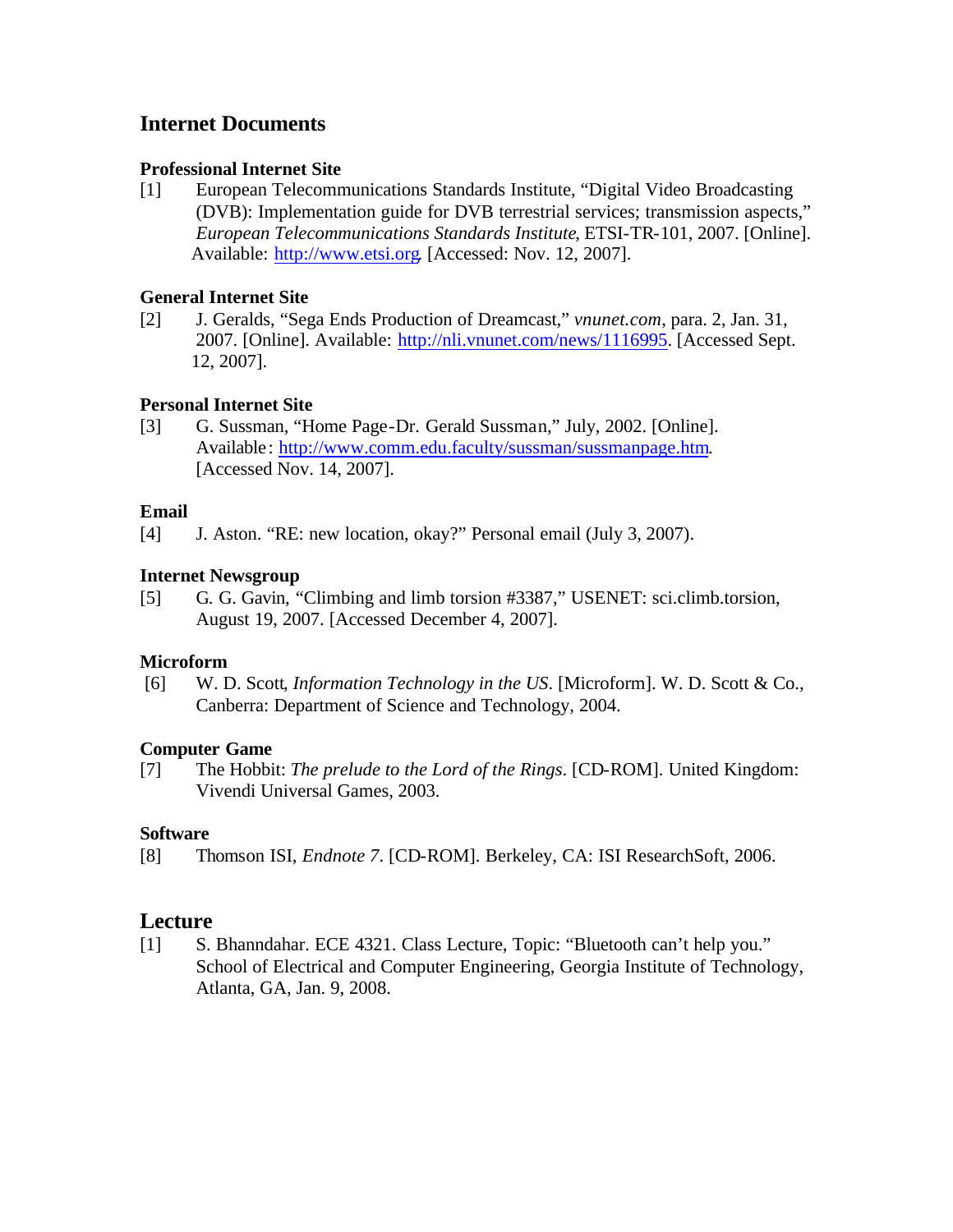# **Print Documents**

## **Books**

#### **Single Author**

[1] W. K. Chen, *Linear Networks and Systems*. Belmont, CA: Wadsworth Press, 2003.

#### **Edited Book**

[2] J. L. Spudich and B. H. Satir, Eds., *Sensory Receptors and Signal Transduction*. New York: Wiley-Liss, 2001.

# **Selection in an Edited Book**

[3] E. D. Lipson and B. D. Horwitz, "Photosensory reception and transduction," in *Sensory Receptors and Signal Transduction*, J. L. Spudich and B. H. Satir, Eds. New York: Wiley-Liss, 2001, pp-1-64.

# **Three or More Authors**

[4] R. Hayes, G. Pisano, and S. Wheelwright, *Operations, Strategy, and Technical Knowledge*. Hoboken, NJ: Wiley, 2007.

#### **Book by an Institutional or Organizational Author**

[5] Council of Biology Editors, *Scientific Style and Format: The CBE Manual for Authors, Editors, and Publishers*, 6th ed., Chicago: Cambridge University Press, 2006.

#### **Manual**

[6] Bell Telephone Laboratories Technical Staff, *Transmission System for Communication*, Bell Telephone Lab, 2005.

# **Application Note**

[7] Hewlett-Packard, Appl. Note 935, pp.25-29.

#### **Note: Titles of unpublished works are not italicized or capitalized. Capitalize only the first word.**

#### **Technical Report**

[8] K. E. Elliott and C. M. Greene, "A local adaptive protocol," Argonne National Laboratory, Argonne, France, Tech. Report. 916-1010-BB, 7 Apr. 2007.

# **Patent/Standard**

[9] K. Kimura and A. Lipeles, "Fuzzy controller component," U. S. Patent 14, 860,040, 14 Dec., 2006.